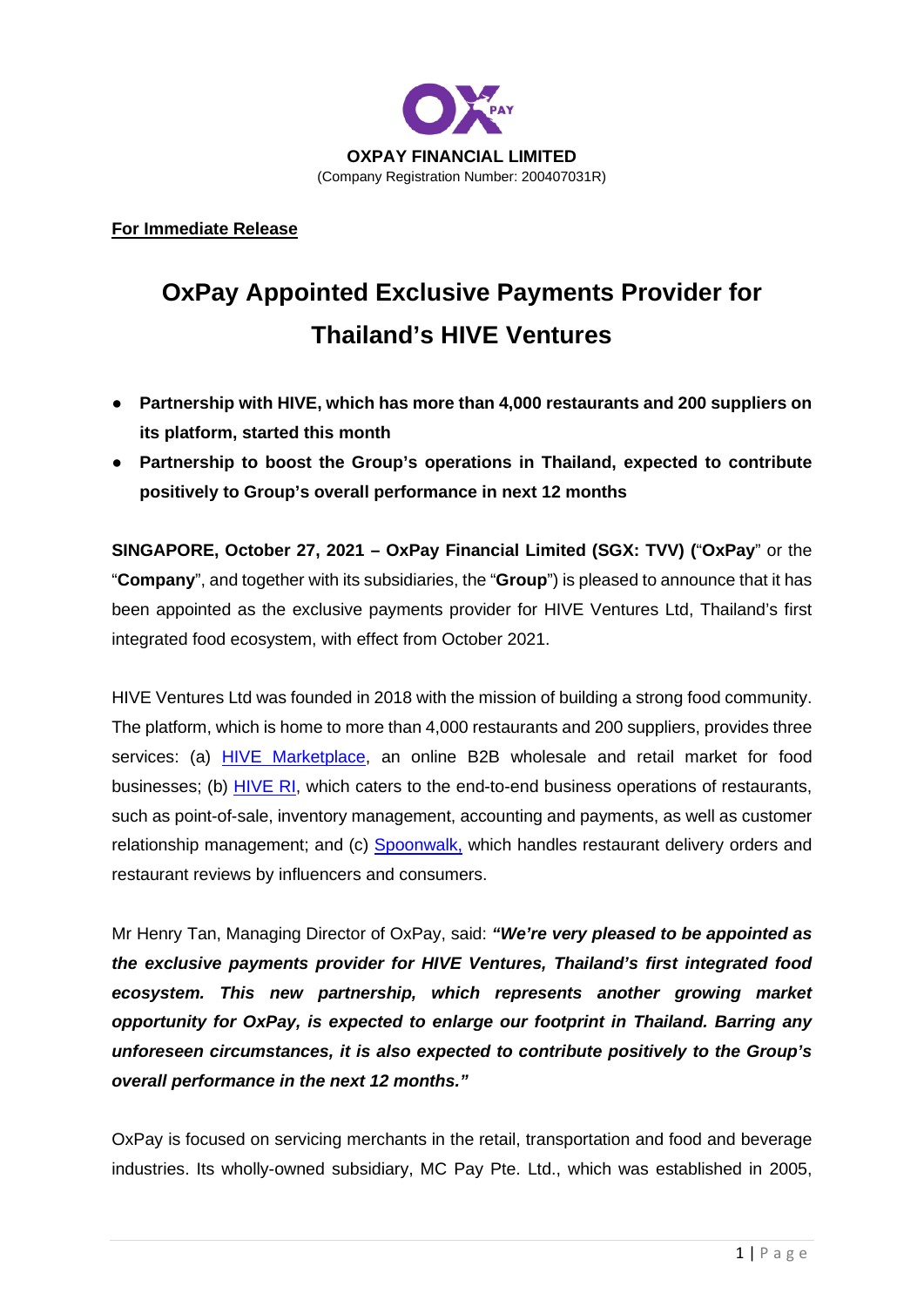

holds a major payment institution licence in Singapore, and is regulated by the Monetary Authority of Singapore under the Payment Services Act 2019.

OxPay's Merchant Payment Services segment provides payment processing services through its unified platform and smart software, which can be installed onto or integrated with any smart devices (including mobile phones, tablets, and smart point-of-sale terminals) for merchants with physical stores or integrated with online merchants' websites and applications. OxPay's second business segment, Digital Commerce Enabling Solutions, provides ancillary services such as the sale and lease of smart point-of-sale terminals, as well as both proprietary and licensed software-as-a-service which can be white-labelled. This segment also develops bespoke software solutions for its merchants.

Currently, OxPay has presence in four countries - Singapore, Malaysia, Indonesia and Thailand - with ambitions to become a regional player.

## **#End#**

## **About OxPay**

OxPay (formerly known as MC Payment Limited) is principally engaged in the provision of merchant payment services and digital commerce enabling services, offering online-to-offline (O2O) solutions through a fully integrated platform with a focus on servicing merchants in the retail, transportation and food and beverage industries. Its end-to-end payment platform offers comprehensive solutions for merchants, ranging from hardware and software to data analytics and other technology-driven value-added services tailored to specific industries. Its solutions cater to merchants with both on-line and off-line presences, provided through a unified platform digitalising engagements across all channels. OxPay currently has a presence in four geographical markets - Singapore, Malaysia, Indonesia and Thailand - with ambitions to become a regional player.

For more information, please visit us at http://mcpayment.com/.

## **Investor Relations and Media Contact:**

Ms Loke Chunying

Mobile +65 9222 7687

Email cy@gem-comm.com